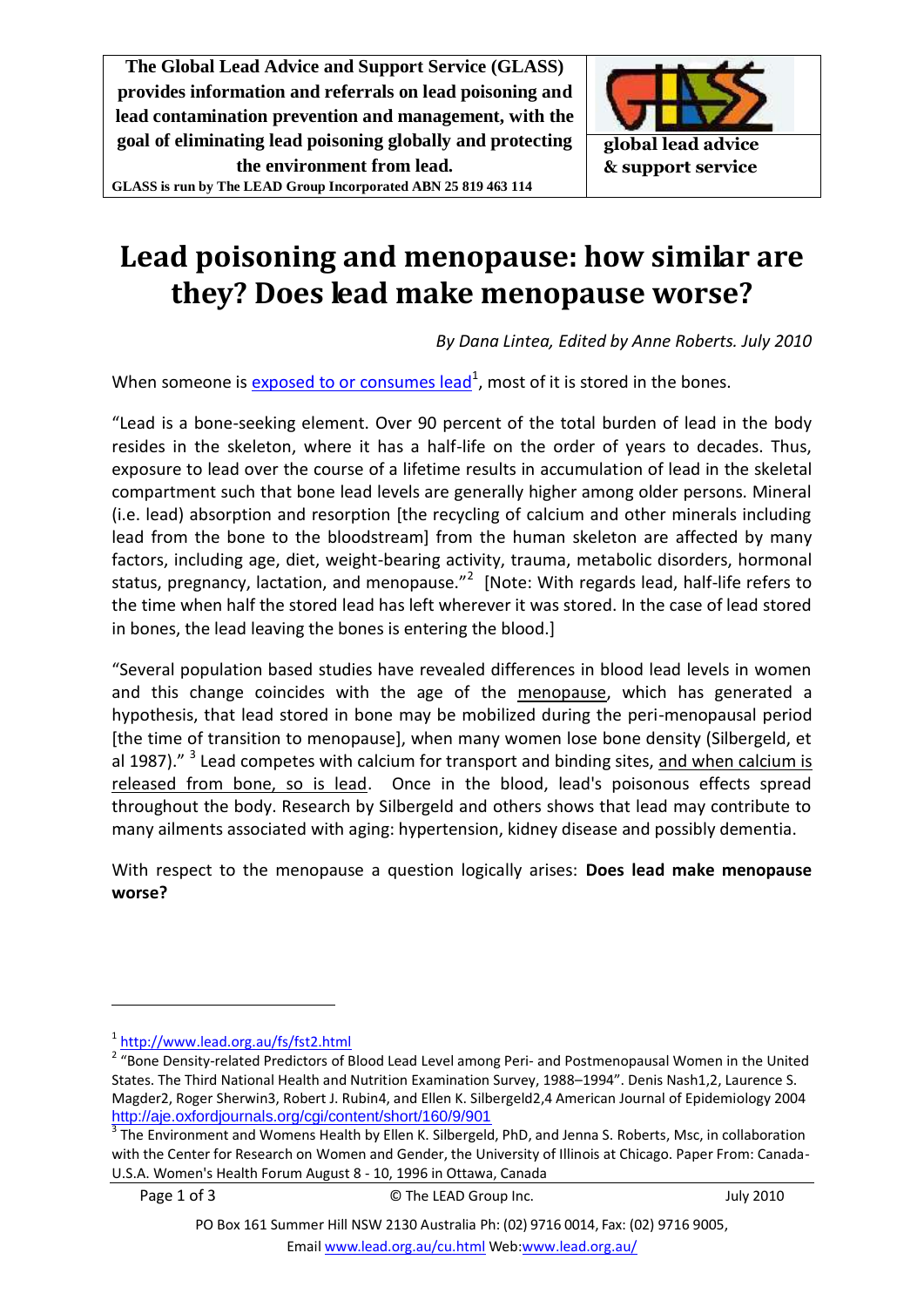Lead poisoning symptoms manifest in many ways and in any system of the human body, e.g., digestive system, nervous system, circulation<sup>4</sup> etc. Similar symptoms which may be experienced by a menopausal woman are: aches and pains, urinary frequency, tiredness, irritability and depression<sup>5</sup>. It is a rather difficult task to identify a symptom as a direct effect of lead poisoning, if we take into account the complexity of the internal processes triggered by the menopause, and in some cases a pre-existing medical condition.

So far, observational studies (see footnote 2 and 3) have clearly shown an increased level of lead in menopausal women. Silbergeld's research shows that postmenopausal women have significantly more blood lead than younger women, even when they have had no additional environmental exposure. Blood lead levels may rise as much as 25% in the five years after menopause.

On-going research tries to bring more information on the "significance of the bone as a target of lead toxicity as well as a reservoir of systemic lead"<sup>6</sup>.

Considering these well-established facts that the lead is stored in the bones and that during the menopause the bones lose calcium, and along with it the lead stored (if exposure to lead has occurred), the immediate answer to the question "*Does lead make menopause worse*?" is "most probably yes".

There are several aspects of the menopause that play a role in the body's defence against lead toxicity.

"In humans, menopause is the time in a woman's life when her reproductive cycles end. During this transition, the ovaries start producing lower levels of natural sex hormones estrogen and progesterone. Estrogens have a protective effect on bone density which becomes evident after menopause when women begin to lose calcium from their bones at a faster rate than men of the same age. $n^7$ 

Would Hormone Replacement Therapy be beneficial in this regard? Here's what *Nash et all 2004*[2](#page-0-0) have found: "Women who were current users of HRT had adjusted blood lead levels lower than those of past or never users, independently of age. This observation is consistent with the findings of other investigators<sup>8</sup> and supports the hypothesis that blood lead levels among postmenopausal women are partly driven by factors that affect bone loss. However, the possibility cannot be ruled out that differing lead exposure profiles between these groups of women were responsible for the observed effect, despite our attempt to control for this through multivariate adjustment for factors known to be associated with lead

1

<sup>4</sup> <http://www.lead.org.au/fs/fst7.html>

<sup>5</sup> <http://www.managingmenopause.org.au/content/view/92/108/>

<sup>6</sup> <http://www.springerlink.com/content/f1574761rm273t4k/>

<sup>7</sup> <http://www.endocrineweb.com/osteo.html>

<sup>&</sup>lt;sup>8</sup> Korrick SA, Schwartz J, Tsaih SW, et al. Correlates of bone and blood lead levels among middle-aged and elderly women. Am J Epidemiol 2002;156:335–43 .<http://aje.oxfordjournals.org/cgi/reprint/156/4/335>